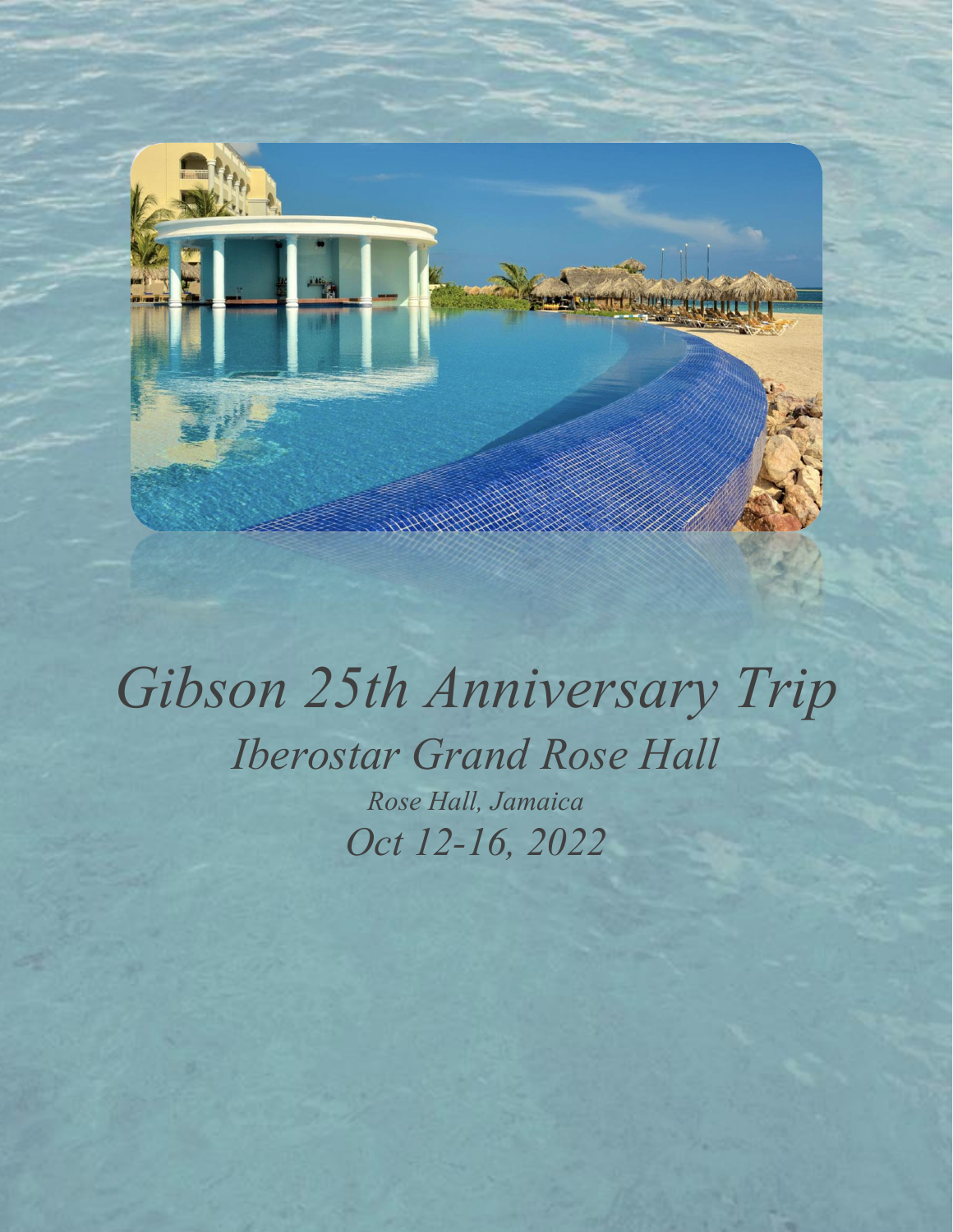

# **TO RESERVE YOUR ROOM CLICK HERE:** <https://www.beachbumvacations.com/reservation/>

Our wedding travel concierge is Sue Hassan

\_\_\_\_\_\_\_\_\_\_\_\_\_\_\_\_\_\_\_\_\_\_\_\_\_\_\_\_\_\_\_\_\_\_\_\_\_\_\_\_\_\_\_\_\_\_\_\_\_\_\_\_\_\_\_\_\_\_\_\_\_\_\_\_\_\_\_\_\_\_\_\_\_\_\_\_\_\_\_\_\_\_\_\_\_\_\_\_\_\_\_\_\_\_\_\_\_\_\_\_\_\_\_\_\_\_\_\_\_\_\_\_\_\_\_\_\_\_\_\_\_\_\_\_\_\_

#### Travel the WORLD with US Phone: 1-877-943-8282 Ext 21 Email: Sue@beachbumvacation.com **For a faster response time, please email Sue. Bookings must be made via our online form at [www.beachbumvacations.com/reservation](http://www.beachbumvacations.com/reservation) to**

**ensure accuracy.** 

**Reservations cannot be made via phone.**

**Rates below are all inclusive and are reserved only for guests of this fantastic group!**

Eric & Tracie have blocked off rooms for all of you. They would like to encourage everyone to book with Beach Bum Vacations. You must book your room directly with **Beach Bum Sue** to ensure that you will receive group rates, be included on the guest list, all your travel arrangements are taken care of and you'll be included in all events. **Space is EXTREMELY limited so make sure to reserve your room early!**

\*ALL-INCLUSIVE\*

\* Rates are based on travel between Oct 10-16, 2022 for a minimum of 3 nights and are PER PERSON (pp) \*

# **Iberostar Grand Rose Hall**

# **Prices are PER PERSON and do not include airfare**

| <b>SUITE</b>      |               |        |               |  |
|-------------------|---------------|--------|---------------|--|
| <b>Occupancy</b>  | <b>Single</b> | Double | <b>Triple</b> |  |
| 3-Night Price     | 1034          | 679    | N/A           |  |
| Add'l Night Price | 339           | 220    | N/A           |  |

## **SUITE OCEAN VIEW**

| Occupancy.        | <b>Single</b> | Double | <b>Triple</b> |
|-------------------|---------------|--------|---------------|
| 3-Night Price     | 1094          | 733    | N/A           |
| Add'l Night Price | 359           | 238    | N/A           |

~Single Occupancy: 1 adult per room

~Double Occupancy: 2 adults per room (EXAMPLE: Double Occupancy cost x 2 for room total)

"TRAVEL THE WORLD WITH US"

www.BEACHBUMVACATTEM.com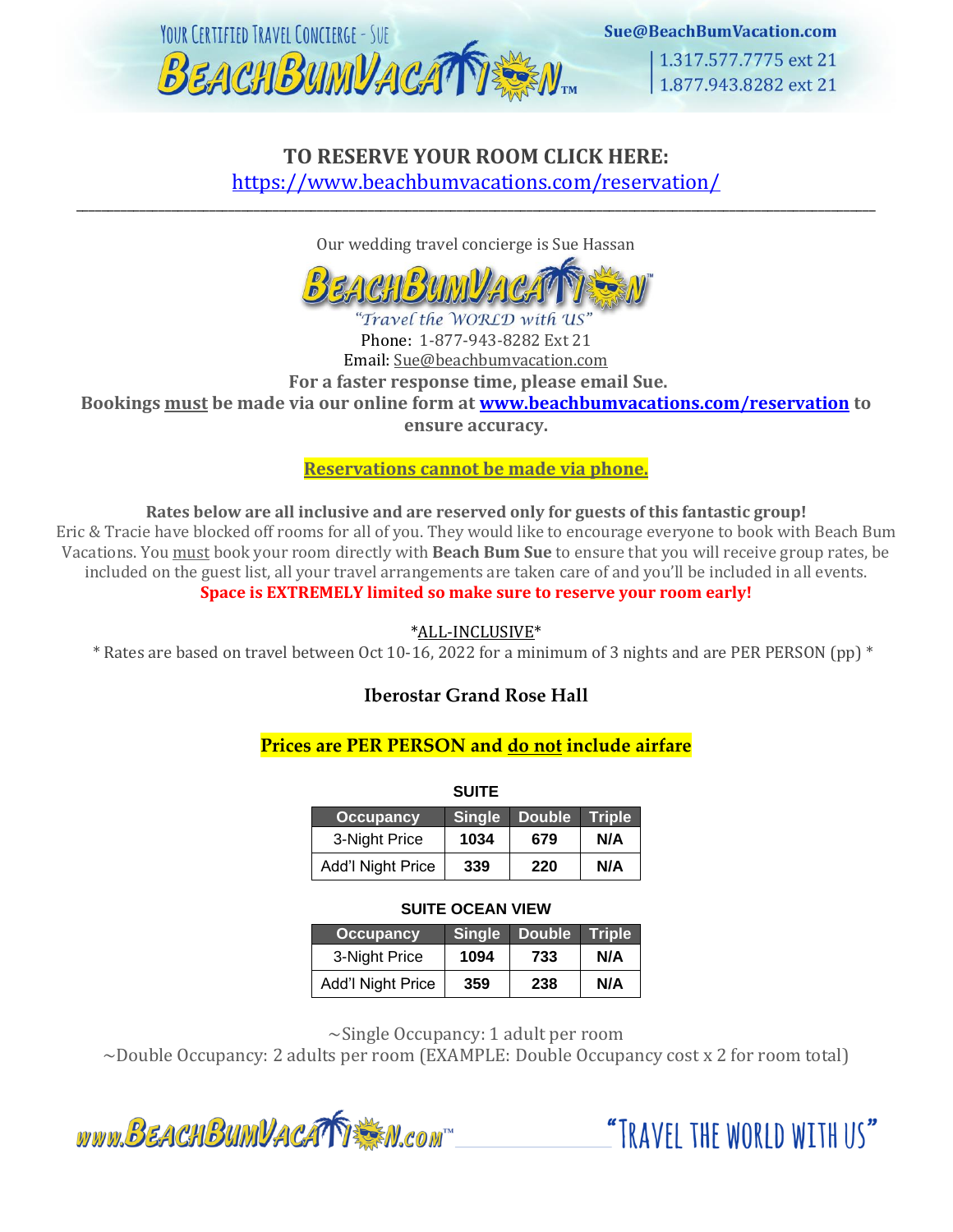

Sue@BeachBumVacation.com

1.317.577.7775 ext 21 1.877.943.8282 ext 21

\*\*\*If you would like a different room category, please inquire with Sue as soon as possible as they are based on availability at the time of booking\*\*\*

#### **WHAT'S INCLUDED?**

Transportation to/from the resort, accommodations as selected, taxes, all meals, unlimited alcoholic and nonalcoholic beverages, in-room mini-bar with beer, water, soft drinks (re-stocked once a day), daily and nightly activity program, non-motorized water sports, live music and shows, fitness center, taxes and gratuities all included.

\*Please fill in the Reservation Form at [www.beachbumvacations.com/reservation](http://www.beachbumvacations.com/reservation) with information as it appears on your passport to secure your room and party with the family!

> \*\*\*\*\*Deposits are due by **APRIL 27, 2022**. \*\*\*\*\* **Final payment is due JUNE 17, 2022.**

\*NOTE: Rates above do NOT include airfare. Inquire with Sue@beachbumvacation.com for up-to-date airfare rates into Montego Bay, Jamaica for your dates of travel.



# **\*\*\* Process of Booking** \*\*\*

- Determine your travel dates & who you'll be sharing a room with then click on the secure Reservation Link and fill in your information: \*RESERVATION link:<https://www.beachbumvacations.com/reservation/>
- ❖ If you have frequent flyer miles or airline credit vouchers Sue is NOT able to book your flight. You must do so on your own.
- ❖ Determine if you want travel protection. It's highly recommended! Insurance rates below are based on your total vacation package value per person.



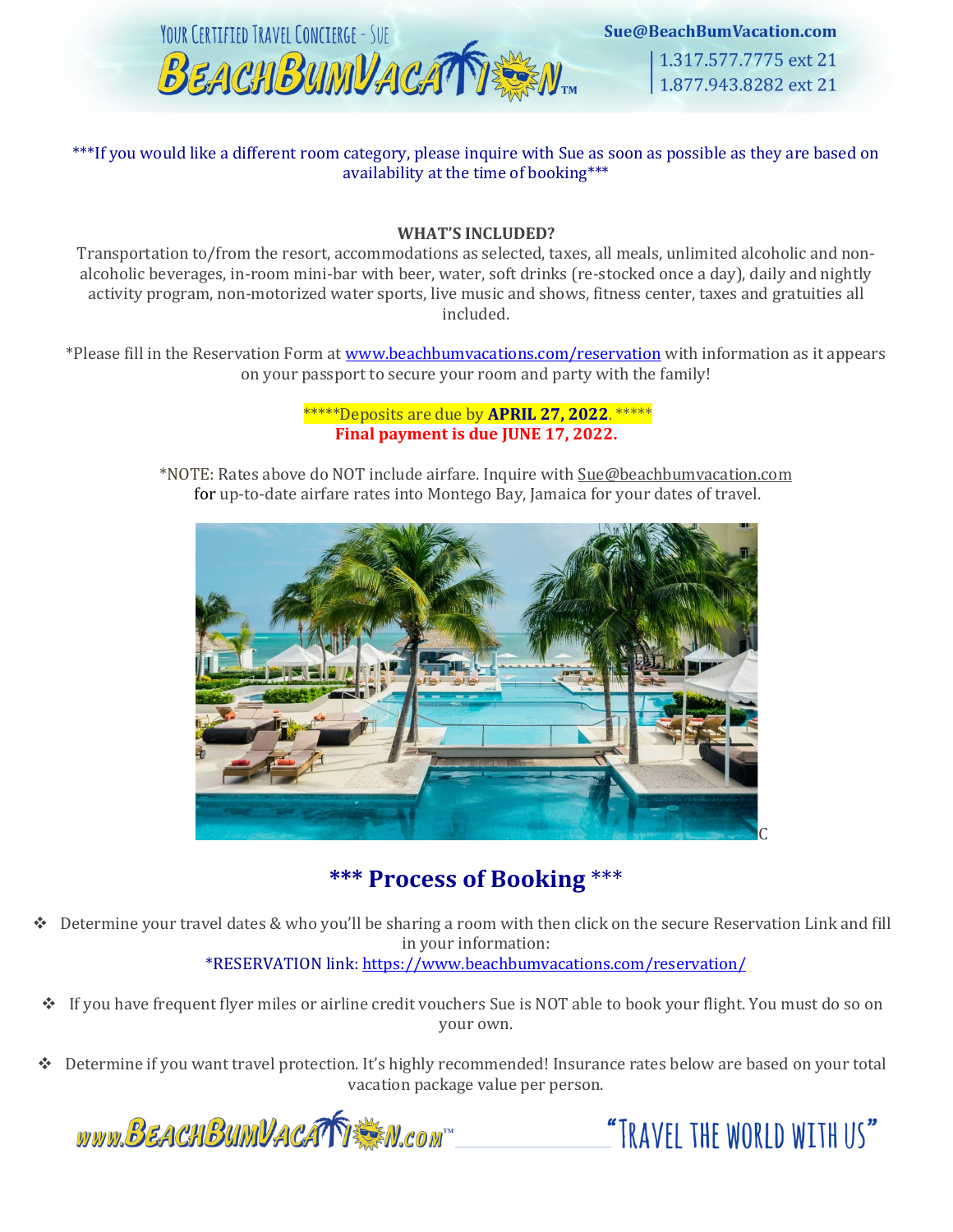

Sue@BeachBumVacation.com 1.317.577.7775 ext 21

1.877.943.8282 ext 21

#### TRAVEL INSURANCE:

Travel protection is available at an additional cost. Once package is decided upon, Sue can quote you different travel protection options. Insurance pricing depends on total package cost, age of travelers, and state of residence. Please contact Sue for your individual insurance quote.

# **DEPOSIT OPTIONS:**

1) **Room Only**: It's just \$200 *per room* to book just the room. 2) **Room with insurance**: It's just \$200 per room + the cost of insurance 3) **Room and flights without insurance**: It's \$200 per room + total airfare cost. 4) **Room and flights with insurance**: It's just \$200 per room + total airfare cost + the cost of insurance ❖ **After the down payment is made the final balance is due June 17, 2022. NO EXCEPTIONS**

❖ Once you place your reservation and your payment has been applied you will receive a confirmation invoice/itinerary for your trip!

## **\*\*\* Important Travel & Booking Information \*\*\***

What travel documents will I need? You will need a valid passport book (not card) in order to travel to Jamaica, no exceptions.

# **CANCELLATION POLICY:**

| <b>WHEN CANCELED</b>    | <b>PENALTY</b>                |  |
|-------------------------|-------------------------------|--|
| Present – June 16:      | Initial Deposit is refundable |  |
| <b>June 17-July 21:</b> | 1 night penalty               |  |
| <b>July 22-Aug 5:</b>   | 2 night penalty               |  |
| Aug 6-Aug 20:           | 3 night penaly                |  |
| Aug $21 -$ travel:      | Full penalty                  |  |

*The aforementioned is person or room canceling (so if 1 person within the room cancels these same rules apply for that person). Regarding Airline tickets – if Beach Bum Vacation booked your tickets - they are 100% not refundable and subject to individual airline penalties/fees. Insurance covers these penalties for individuals making reservations within the group – if they have purchased insurance.* 

*If you do not have insurance – natural disasters (such as hurricanes), cancelations for ANY reason (medical/personal emergencies, cancelation of the wedding, etc.) do not relieve you from these penalties. ONLY the Travel Insurance will help with coverage.*



"TRAVEL THE WORLD WITH US"